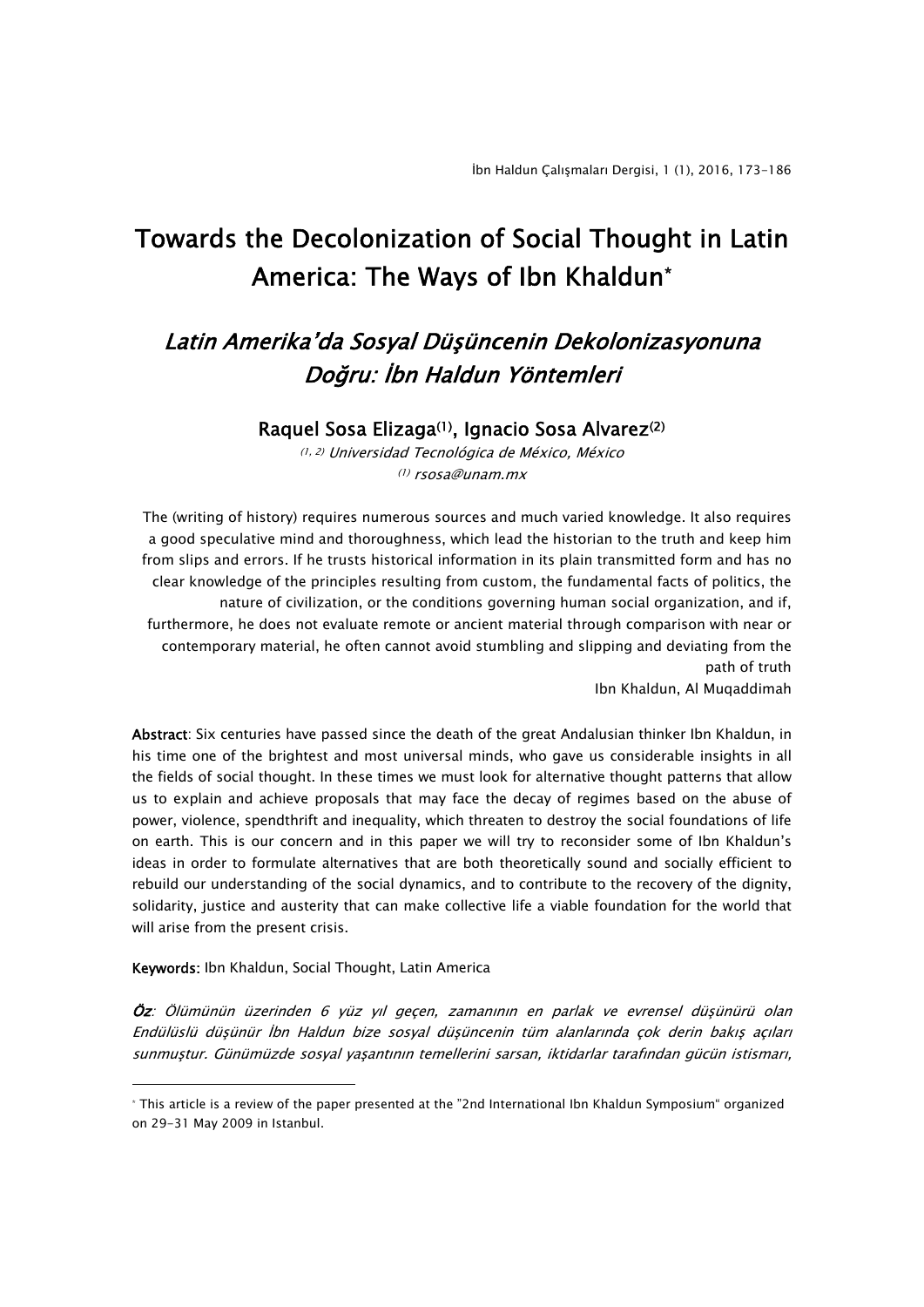şiddet, israf, adaletsizlik gibi konulara alternatife bakış açıları getirecek yaklaşımlara ihtiyacımız vardır. Bu yazının amcacıda teorik olarak güçlü ve sosyal olarak etkili olabilecek sosyal dinamikleri yeniden yapılandıracak ve onurlu, güçlü, ve adaletli bir birlikteliği geliştirebilecek ve günümüz krizlerine çözüm getirebilecek olan Ibn Haldun'un fikirlerini gözden geçirmektir.

#### Anahtar Kelimeler: İbn Haldun, Sosyal Düşünce, Latin Amerika

Six centuries have passed since the death of the great Andalusian thinker Ibn Khaldun, in his time one of the brightest and most universal minds, who gave us considerable insights in all the fields of social thought. He particularly helped to clarify in his own original way the conditions needed to build a social thought that embraces all human interests (history, geography, nutrition, believes, power relationships, territorial interests,mobility) in the explanation of all forms of social continuity, coherence and organization.

In order to overcome the dominant system of thought, according to which life on earth depends on the economic power and initiative of a few individuals, a thorough study of Al Muqaddimah not only has proved to be helpful but also absolutely necessary. In these times we must look for alternative thought patterns that allow us to explain and achieve proposals that may face the decay of regimes based on the abuse of power, violence, spendthrift and inequality, which threaten to destroy the social foundations of life on earth.

This is our concern and in this paper we will try to reconsider some of Ibn Khaldun's ideas in order to formulate alternatives that are both theoretically sound and socially efficient to rebuild our understanding of the social dynamics, and to contribute to the recovery of the dignity, solidarity, justice and austerity that can make collective life a viable foundation for the world that will arise from the present crisis.

## Histories of the world: Occidentalism and universalism

One of the fundamental problems of colonized societies is that they must learn to free themselves of the vision imposed by their conquerors; they must learn to see themselves in eyes different from those of their conquerors. It was assumed that the social structure of these colonized societies was petrified in backwardness, in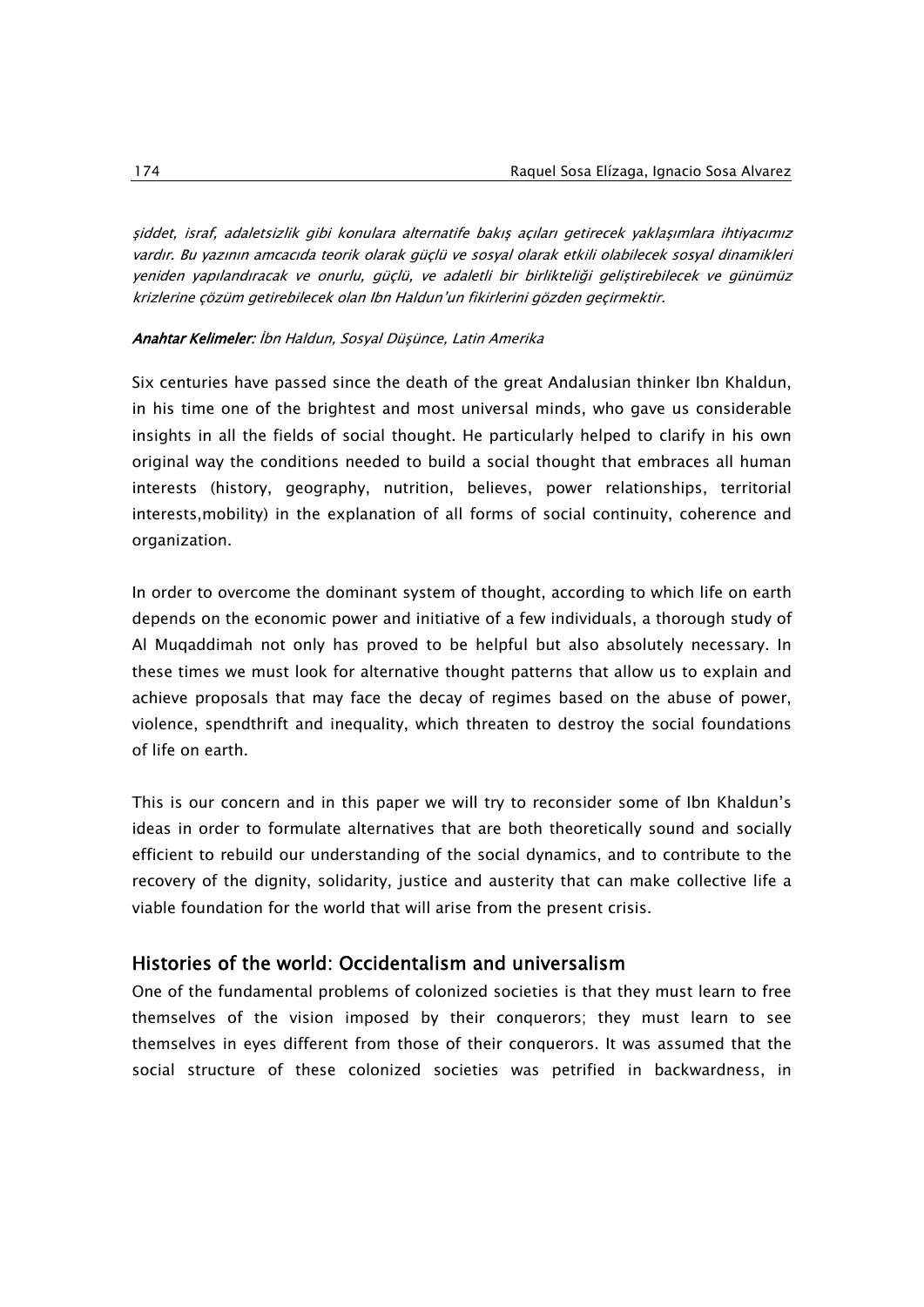barbarianism. It was this argument that served the conquerors to justify the use of force in imposing changes, as well as the resulting oppression.

At present , neocolonial structures determine different modes of vassalage, equally oriented to favor the projects, necessities and perspectives of those who hold power. In Latin America, while societies were built by the Spanish monarchy upon the destruction and denial of their pre-Columbian roots, contemporary societies face an economic, cultural and military dominion of the financial and commercial markets, that pretends the disintegration of all collective action. Societies, that were brought to submission by brutal exercise of military and religious violence and who were denied any sign of identity, survived during three centuries after the resistance of the original peoples, but were forced to adopt the strategy of submerging and hiding from their oppressors; keeping secret their beliefs, their customs, their culture. Constant and obligatory contact with the society formed by the conquerors forced to them to imitate hitherto unknown habits, to adapt to the newly created institutions, to protect themselves from the prejudices and intolerance of those who had overcome them. And, it is from fear of the subjugation of which they were victims, or by conviction, that part of the conquered society forgot, - as generally happens to conquered peoples, as indicated by Ibn Khaldun-, their roots, their culture, their communitarian bonds.

The political independence from Spain, attained during the nineteenth century, gave way to new forms of economic and social dependency. Commercial and financial relations were from then on determined by England, France and later, the United States. The behavior adopted by those who represented the new forms of oppression repeated the old scheme of the Spanish domination: a denial of the identity of the original peoples, an explanation of reality based on the acceptance of the imposed models.

Just like religion was used centuries ago as an instrument to justify the hegemony of the Iberian powers in the American continent, at present, a significant part of social sciences have become instruments of the new forms of domination. Fundamental to understand the ways in which social sciences are used is the Eurocentric version of History and its account of Universal History. It is almost exclusively concerned with the modern and contemporary trajectory of European countries and, in the best of cases, it extends to the countries of the present North Atlantic community. The contributions of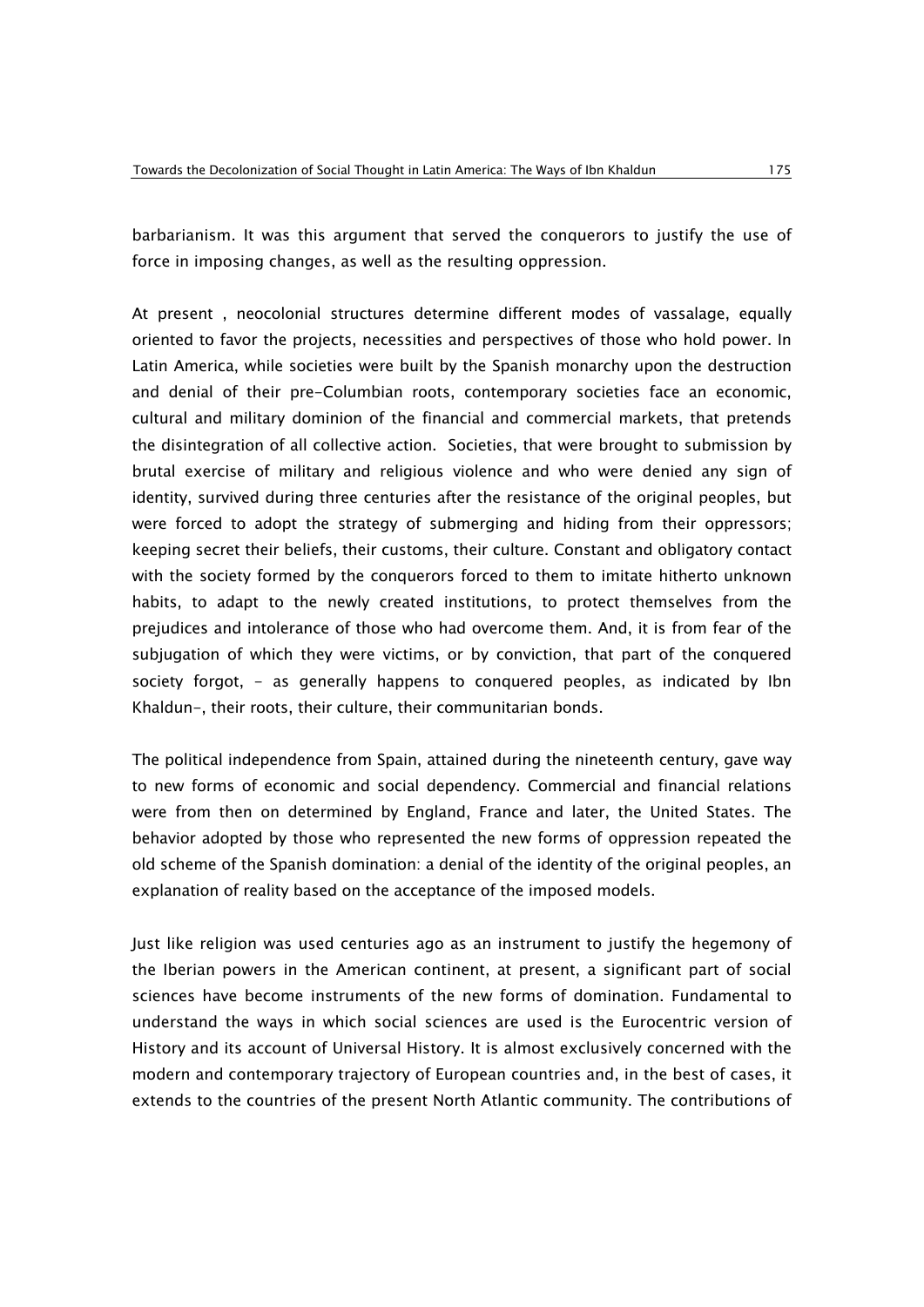other peoples are completely marginalized, in spite of their once important role in universal development, because they are now considered to have remained outside the main current of universal events. The tale´s center is the western consolidation, first, and then its expansion to the peripheral countries. This account is exclusive, because the history of peoples outside the said North Atlantic community, is recognized only as an obstacle to the expanding western interests.

The countries situated at the brink of this account, underwent a marginalization process consisting of several elements: In a geographic aspect, the center of development was moved from the Mediterranean basin, to the Atlantic basin. In a perspective of cultural and historical marginalization, Asian, Middle Eastern and North African countries –the cradle of civilization-, were considered in a decay that returned them to the origin of times. The American peoples were condemned to live permanently in the dawn of the civilization or to assume their role of surpassed students forced to repeat the same stages the developed countries suffered. In other words, Universal History is made up, on the one hand, of the tale of disconnection of the Asian and African millenarian civilizations from European History; and, on the other hand, of the exclusion or, rather, the forceful inclusion of the native peoples of the America.

There are two main features of this western, civilizing, hegemonic account. The first is the idea of the loss of vigor of the millenarian civilizations which would prove their belonging to the past and an actual lifeless existence; this means that the countries under the North Atlantic domination, should reconstruct their history from their presumed incorporation into the system imposed by the conquest. The second characteristic is the self assigned role of western civilization, as eradicator of a past of ignorance, fanaticism and superstition, in benefit of a future of modernity, equality and homogeneity based on forcing this Eurocentric vision into becoming a universal view.

According to the western epic, an incredible turn of global dimensions took place when thanks to the development of the western countries, the peripheral countries were incorporated into history as peoples in rags, once called, peoples without history. The vicious circle is closed when the peoples of the periphery adopt this version as theirs and study their own history through the deforming prism of the western scholars. Due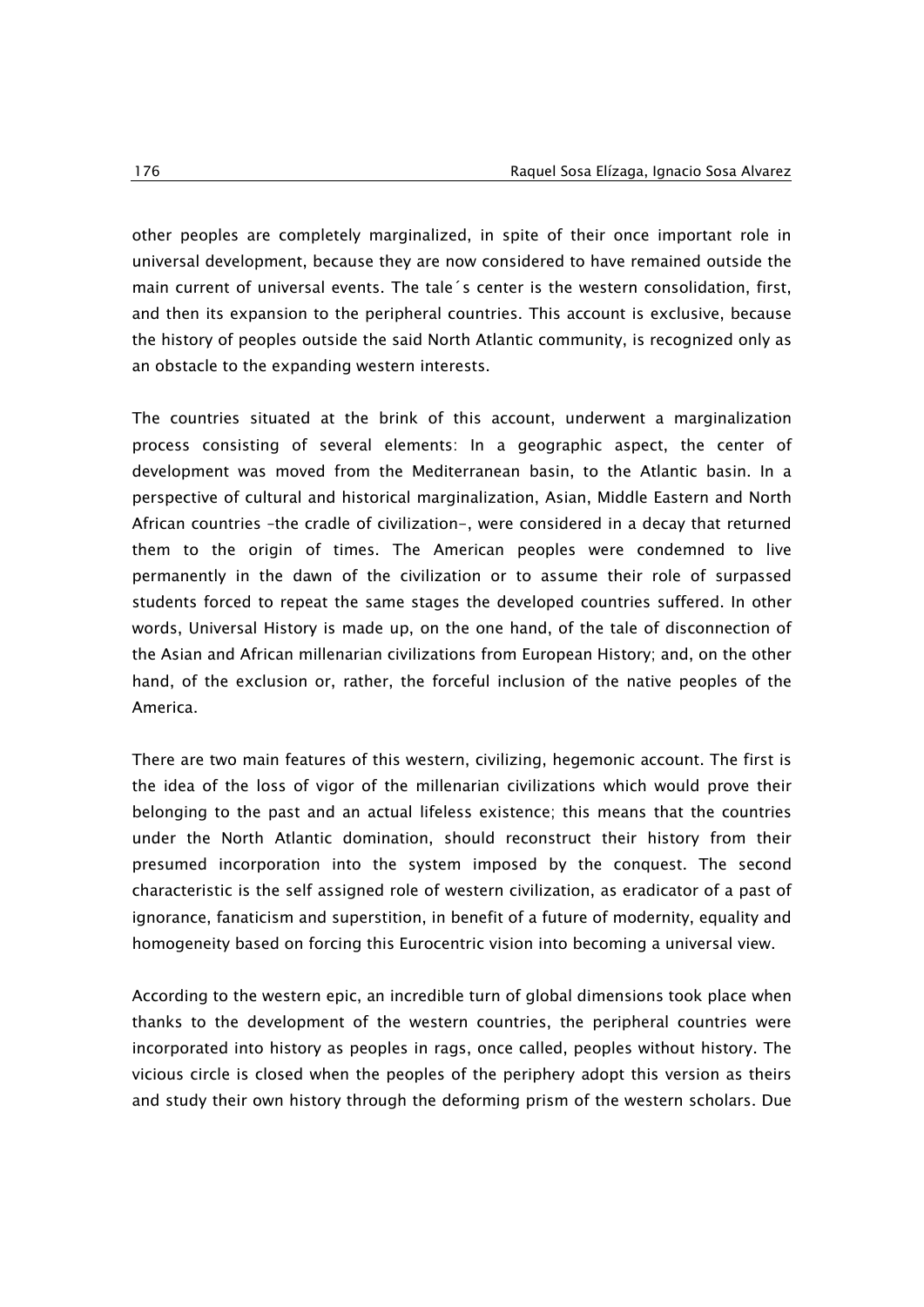to their not belonging to this North Atlantic geographic scope, the Arab and Persian cultures, to mention just two examples, are seen as episodes that have not accomplished the height granted to the civilization that began to bloom only half a millenium ago. Other episodes, if at all, are studied as live forms of a remote past, which have survived because of their distance to the revitalizing contact of the present civilizing mainstream.

This exercise in Western History, abusively denominated Universal History, has had a false comparative character: on the one hand, the Asian, Middle Eastern and African civilizations, lost in decay; and on the other hand, the western type of civilization, that, through the idea of progress, presumes to have escaped the cyclical history of birth, apogee and decay.

Western civilization, as it is evident nowadays, refuses to consider that its successive crises can be interpreted as announcements of decay. This is impeded by its own idea of development and progress and the pretension that its particular values are authentically universal and, to a great extent timeless. It assumes that the hegemony it exerts does not have limits and that, unlike preceding civilizations, whose accomplishments are narrated in past, for which they were and represented; the account of its own success will always be in present time.

In the narration of Western civilization, it is considered that the challenges presented by other cultures, are animated by a spirit representing a past experience and not a future promise, since this is an exclusive right for the West.

In the Western particularistic tale with universal pretensions, those who have defied its proposals are considered emissaries of the past, who do not understand the advantages offered by western civilization. Zapata, Villa, just to mention two examples from the beginning of the twentieth century, were seen as bandits, predators who, in spite of being contemporaries, were in fact bygone; they were, so to speak reminiscences of the past.

Universal history thus understood is, in fact, a tale of edges, not only geographic, but epistemological; in stead of History, it is Anthropology that studies them; if they do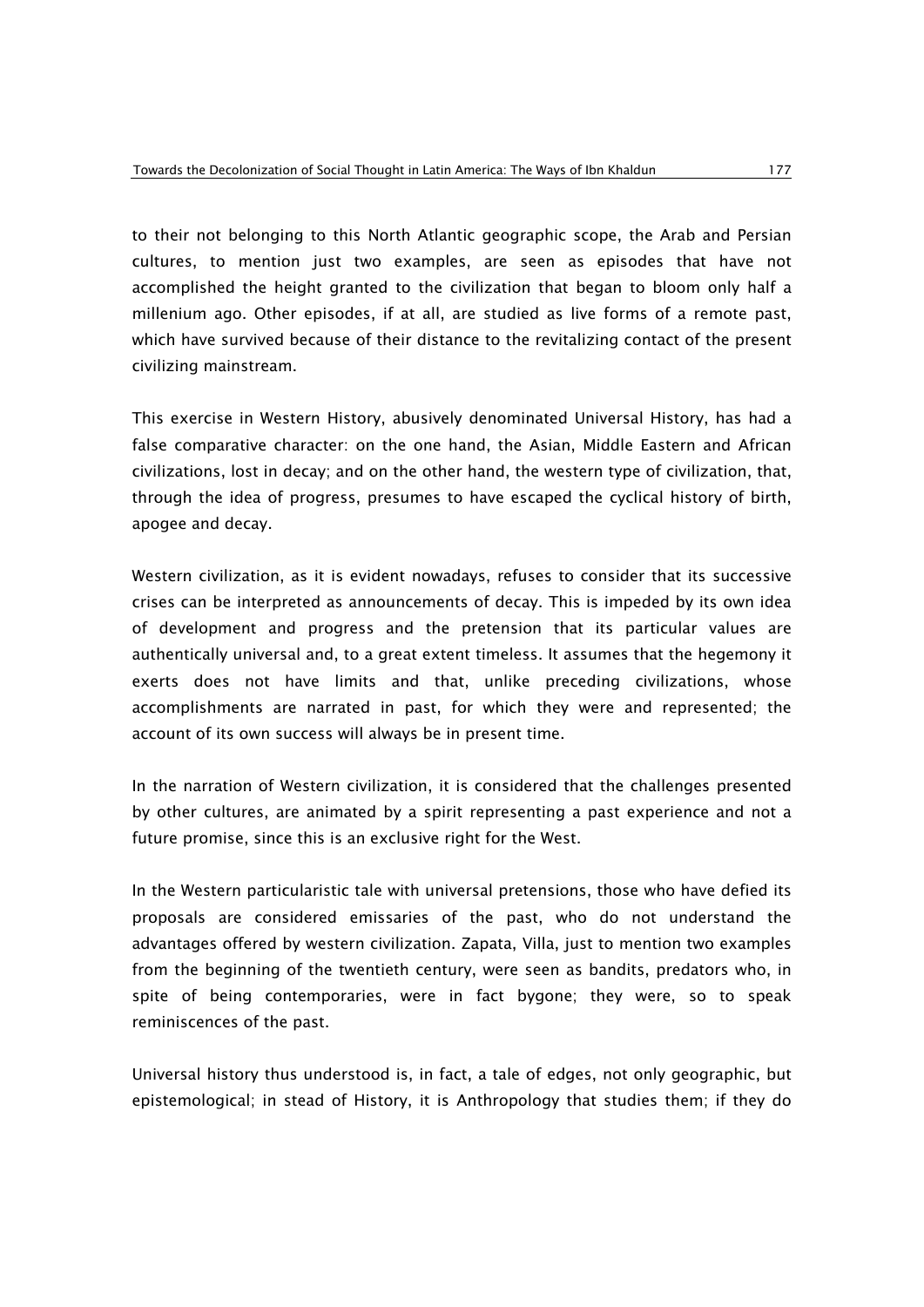not fit in History, peoples are known as illiterate, primitive. It was when the "academic revolution" occurred, that is when the hegemonic speech was transferred from Europe to the United States, with the categories of delay and underdevelopment, of feudality and modernity, it was analysed how the peoples, by denial non-European, were to be integrated into the "universal" vision.

The history of countries that do not belong to the nucleus of the Atlantic community is considered an abortion; an experience that, according to the West, has "failed". Without the dynamic ingredient represented by the economic actors, that is, without the characteristic element of the western civilization, the history of the peripheral countries has been interpreted in some cases as a failed experience, in others as an unfinished narration. This history is a puzzle that cannot be completed, because it refers to societies that have only commenced to be profiled and are already condemned to remain unfinished; suspended in time. In other words, their history, lacking the bourgeoisie element, is absurd.

In the narration of development, the role assigned to backwardness and marginalization, both phenomena that do not belong to contemporary history, is fundamental. The dominant vision in social sciences parts from the perspective that these phenomena are not linked with the present of developed societies, but rather belong to their past, as well as to the present of the peripheral societies. The link between delay and development, however, is not to be resolved by means of the analysis of successive stages, but can only be understood when facing the problem why these archaic forms, theoretically condemned to disappear, survive in modern structures. One of these forms, that of social solidarity, corresponds a to the Asabiya, .that Ibn Khaldun considered to be the driving force behind the expansion of the nomadic peoples of North Africa.

## The group feeling, Asabiya, as the driving force of History

Whenever we observe people who possess group feeling and who have gained control over many lands and nations, we find in them an eager desire for goodness and good qualities, such as generosity, the forgiveness of error, tolerance toward the weak, hospitality toward guests, the support of dependants, maintenance of the indigents, patience in adverse circumstances, faithful fulfillment of obligations, liberality with money for the preservation of honour, respect for the religious law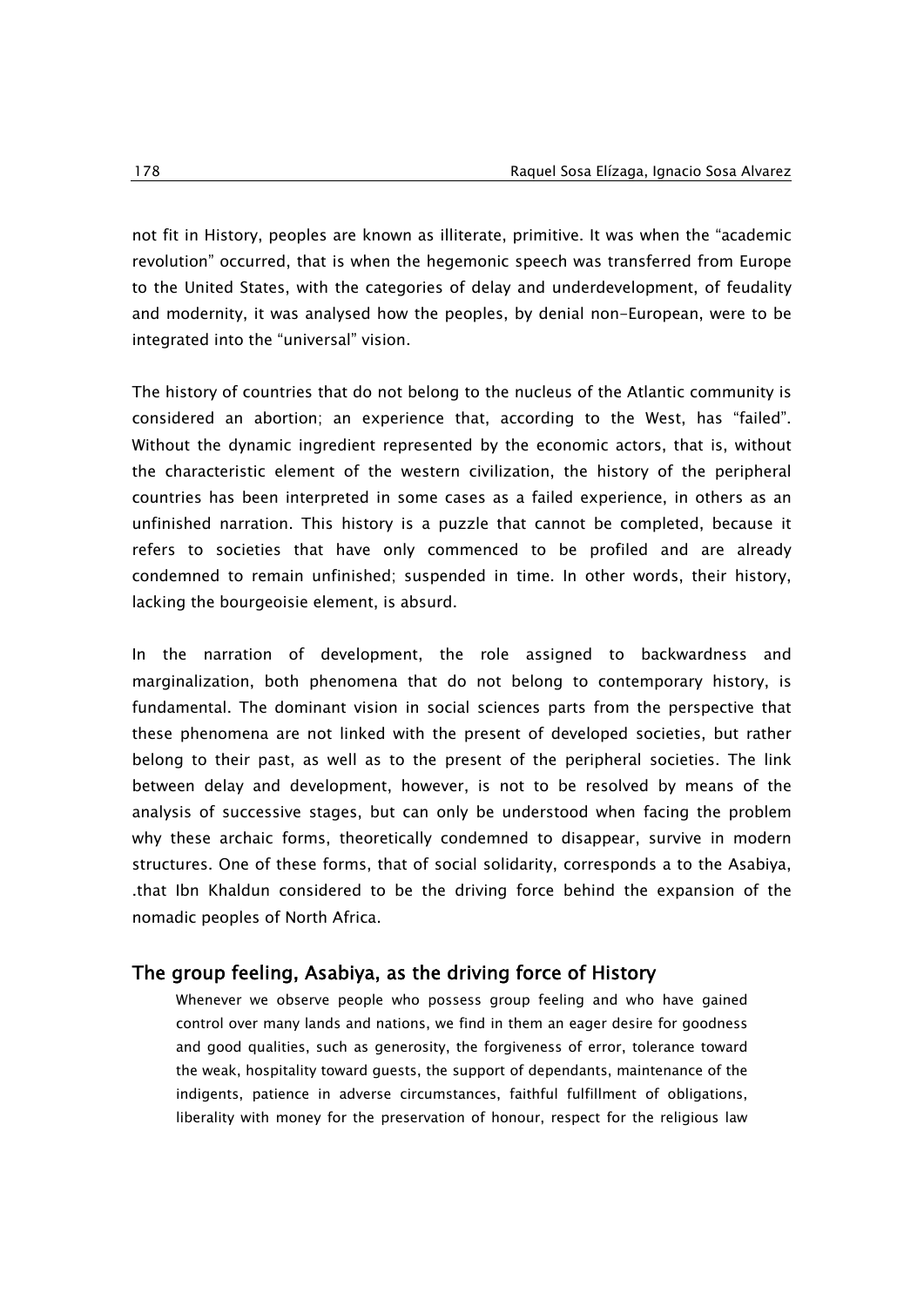and for the scholars who are learned in it, observation of the things to be done or not to be done that those scholars prescribe for them, thinking highly of religious scholarship, belief in and veneration for men of religion and a desire to receive their prayers, great respect for old men and teachers, acceptance of the truth in response to those who call to it, fairness to and care for those who are too weak to take care of themselves, humility toward the poor, attentiveness to the complaints of the supplicants, fulfillment of the duties of the religious law and divine worship in all details, avoidance of fraud, cunning, deceit, and shirking of obligations, and similar things.

The discourse of contemporary History and Social Sciences is based on a scheme, according to which, the force of modernity will erase the organizations that preceded the present political and economic organization. Metaphorically speaking, the river of present development will be in charge of incorporating the affluents of the past and give them a unique sense. In this discourse, nevertheless, a dark veil leaves us without explanation of how the autonomous history of the past is recovered by those who, unsatisfied with the place assigned to them in present society, look for the restoration of the autonomy of those societies.

Ibn Khaldun, while recognizing in history the actual differences among societies, denies the existence of an exclusive, determinist, univocal point of view. His studies allow him to analyze the peculiarities of each society based on its geographical context, on the habits of its members, and mainly, on the development of its labour force and its collective cohesion, to which he assigns a greater weight in the survival of the society. In a strict sense, his search parts from the bottom and from there travels upwards and even though he gets to analyze the behavior of the dominant sectors, he gives more significance to the horizontality of social relations, Asabiya, source and origin of the social life.

Khaldun´s recognition of nomadic and sedentary societies, and of the spiritual force of societies that evolve in the poorest material conditions, is inspiring for those who, like us, recognize in our history and at the present time that the fundamental strength of our divided societies lies indeed in those groups that live excluded from the supposed benefits of the so called western civilization, but are united in the search of a better life for all.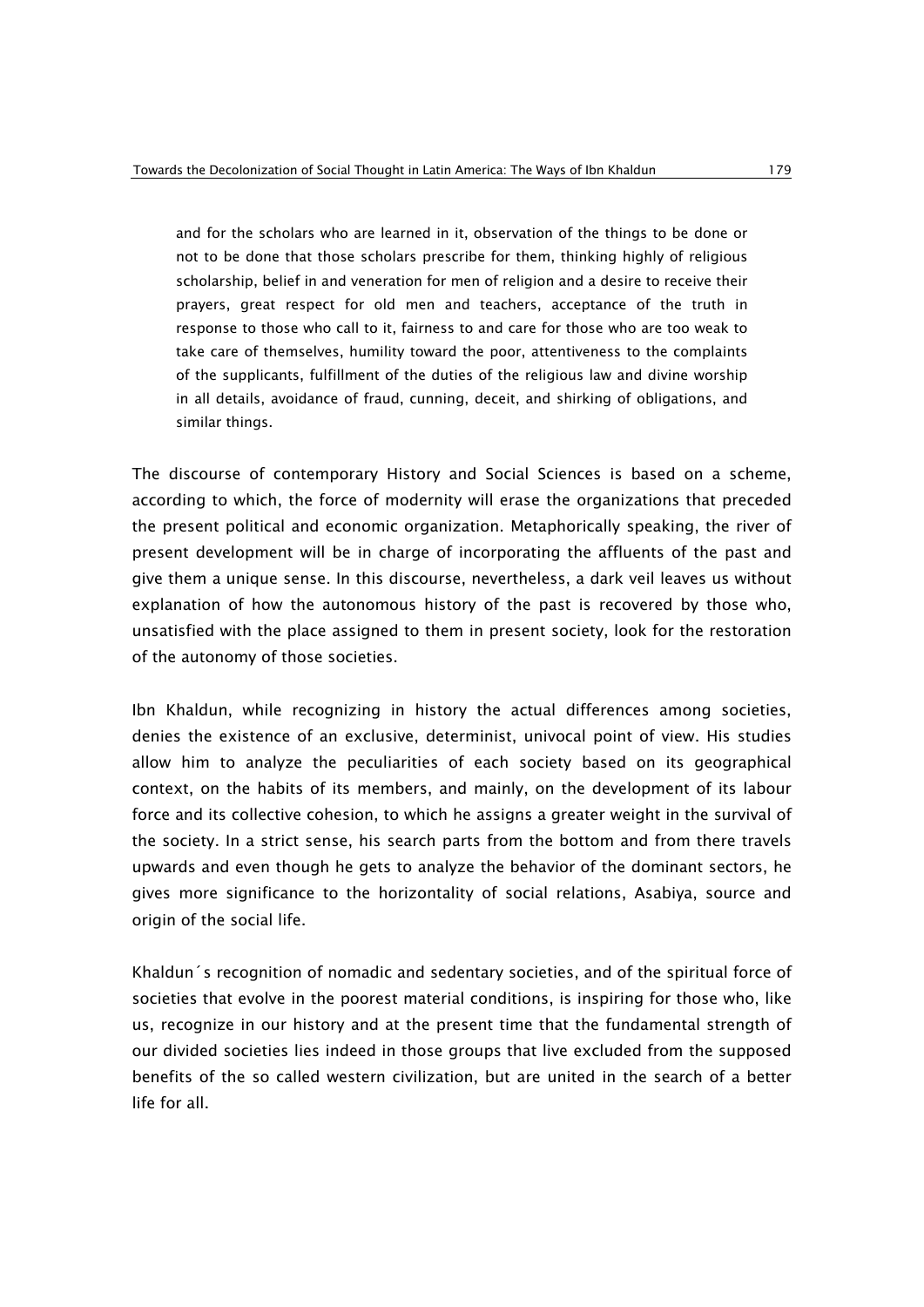Observing our societies in the light and logic of their own ways of survival, their strategies to face exclusion and inequality, seeking to ensure collective achievement of health, instruction, work and security, is a powerful stimulus to question the individualistic, consumerist and enterpreneurial vision with which, in the last two centuries, conquering powers have wanted to overwhelm us.

Asabiya is, in the vision of Ibn Khaldun, the cohesion force that allows societies to build a stable organization to secure their survival, as well as their defense from external aggressions. The group feeling is formed as part of a complex web of relationships in which the reproduction of life, the work division and the use of geographic, strategic and material resources are the basis that defines the viability of a certain collectivity.

The idea of solidarity, understood not as a feeling exclusive to backwardness, but as a present survival strategy, precedes the formation of the State nations that proposed fraternity as an equivalent of the former solidarity. Today solidarity is alive and operating, present in social organizations and expressed by means of actions that the supposed fraternity cannot animate. Fraternity only has sense among the members of the same State nation. However, the group feeling is not limited to operating within the boundaries of the national society, but outside them as well, as was proved by the Movement of Solidarity of the Asian, African and Latin American Peoples in the decade of the sixties of the last century, and as is acquired by multiple forms today, in the knowledge and solidarity expressed by social, intellectual and cultural organizations as opposed to the excluding perspective of the prevailing Occidentalism/universalism.

The idea of fraternity served to express the contradictions of a world divided in nations. These handled a double code, that of fraternity and equality only within the frontiers of the State nations, and, a different one, that of the hierarchy and inequality, as applied to the countries of the periphery. Against this background how can we expect that the colonization code, which established a clear distinction between friend and foe, would be abandoned by the countries dominated by the West, and accepted as valid by those who had been their victims? How to accept that the only equality actually practiced, the one of the market, would work, while political inequality –as evidenced in the agendas of the transitions to democracy- , would continue to be a feasible goal?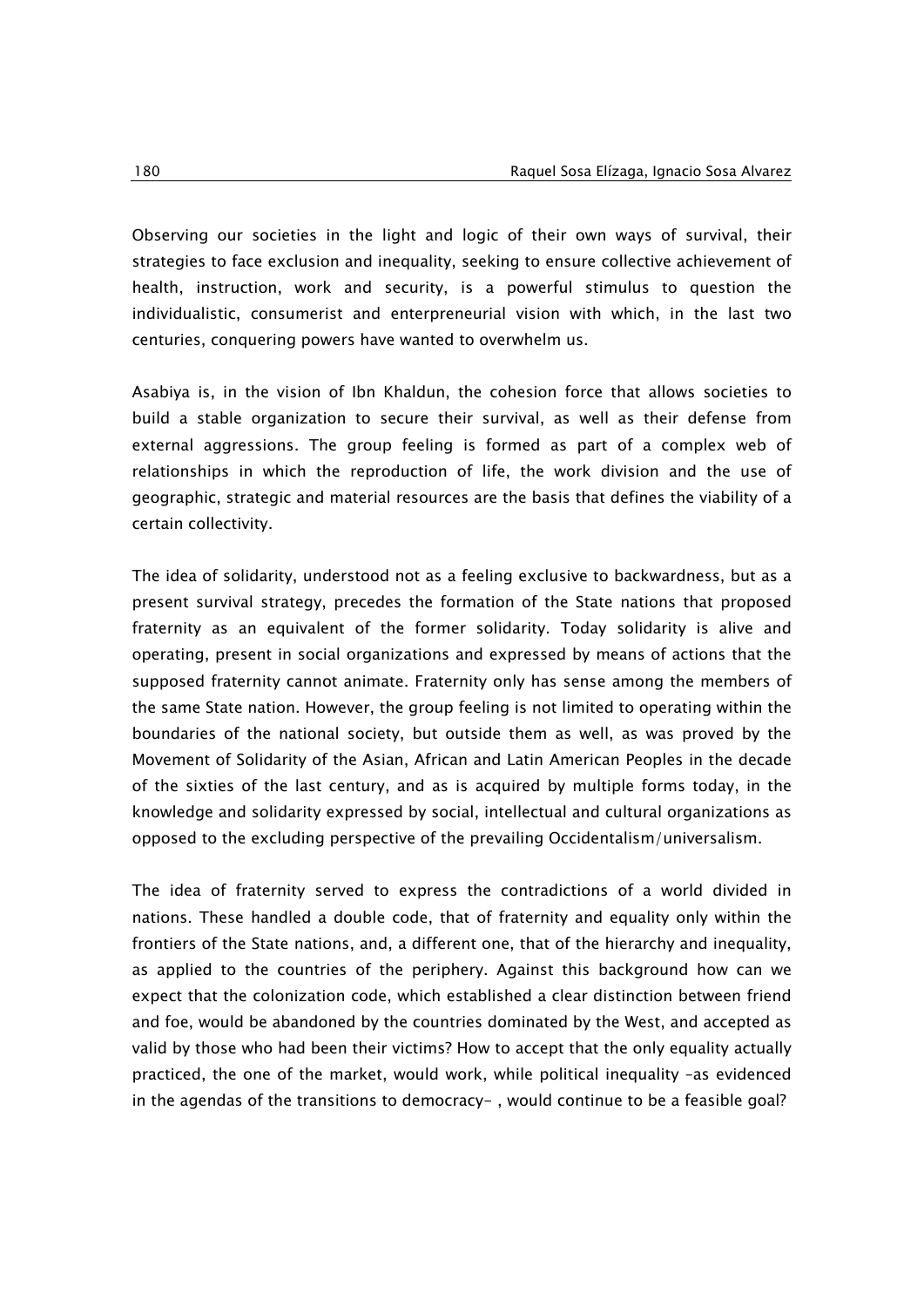#### Asabiya, Society and the State

Royal authority is an institution that is natural to mankind. We have explained before that human beings cannot live and exist except through social organization and cooperation for the purpose of obtaining their food and other necessities of life. When they have organized, necessity requires that they deal with each other and satisfy their needs. Each one will stretch out his hand for whatever he needs and (try simply to) take it, since injustice and aggressiveness are in the animal nature. The others, in turn, will try to prevent him from taking it, motivated by wrathfulness and spite and the strong human reaction when one´s own property is menaced. This causes dissension, which leads to hostilities, and hostilities lead to trouble and bloodshed, and loss of life, which lead to the destruction of the species. Now, (the human species) is one of the things the Creator has especially (enjoined us) to preserve.

People, thus, cannot persist in a state of anarchy and without a ruler who keeps them apart. Therefore, they need a person to restrain them. He is their ruler. As is required by human nature, he must be a forceful ruler, one who exercises authority. In this connection, group feeling is absolutely necessary, for as we have stated before, aggressive and defensive enterprises can succeed only with the help of group feeling. As one can see, royal authority of this kind is a noble institution, toward which all claims are directed, and one that needs to be defended. Nothing of this sort can materialize except with the help of group feeling, as has been mentioned before.

Ibn Khaldun, Al Muqaddimah

Asabiya, as a principle equal to those of freedom and fraternity, which started to operate with the birth of State nations in the West, does not have a national entity as frame of reference, but it includes those groups whose entailment obeys to the principle of agnation, opposite to cognation, that is, kinship by maternal line. Solidarity is not related to this type of psychological, cultural experience; neither does it correspond to the political experiences of the clientelism, nor to those of the corporate spirit. It responds, on the contrary, to a different social organization that distrusts the role played by the State. It is a principle of civil character, non-sanguineous, that served to emphasize the virtues that turned the nomadic peoples into masters of the world.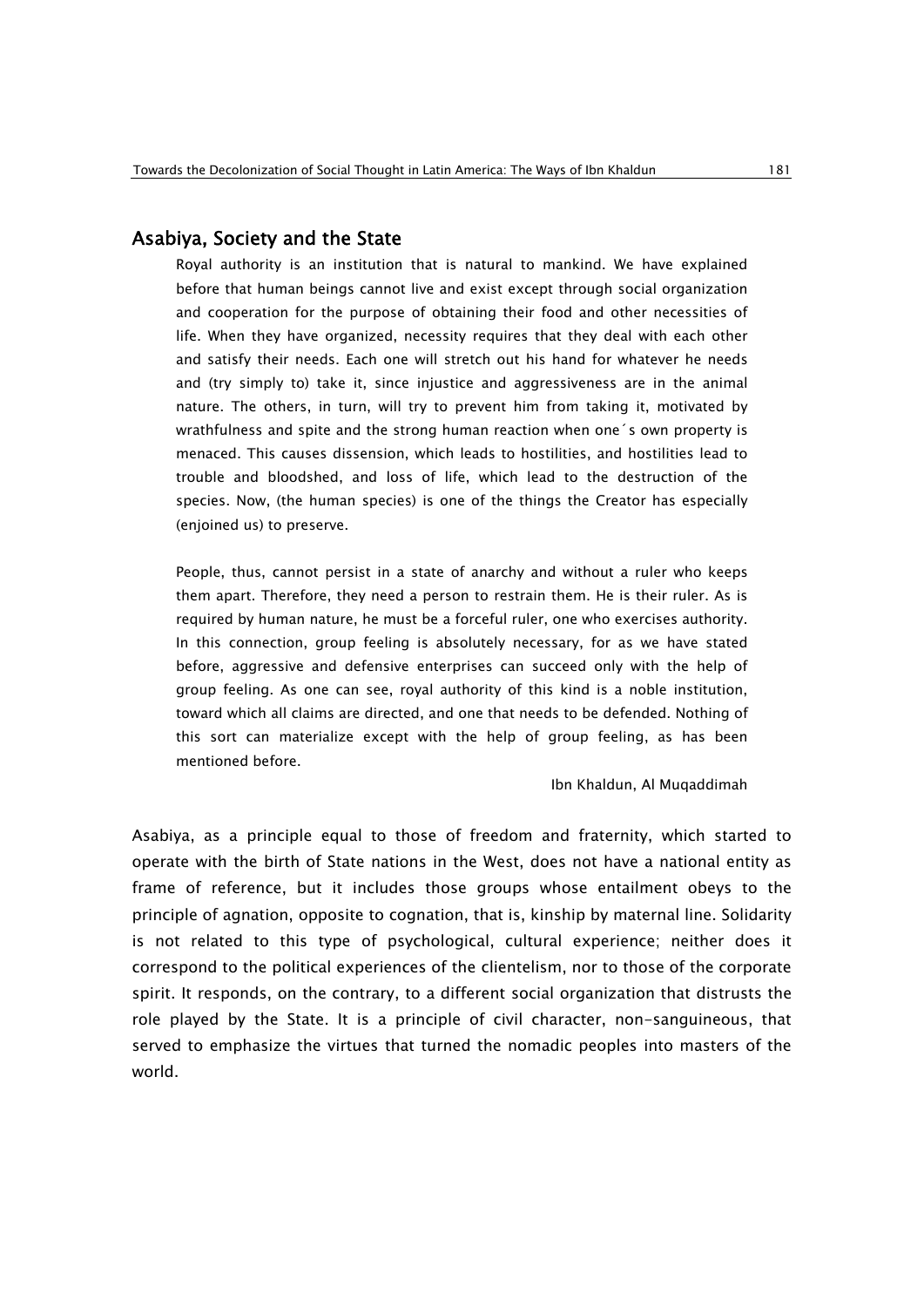Asabiya operates like a principle of identity, fraternity, equality, beyond the individual and the egotism that characterizes him. Asabiya is the impulse of free human beings, the spring that moves those who fulfill the obligation that spontaneously arises from being solidary with their group when it faces other groups.

Asabiya, the solidarity of which Ibn Khaldun speaks, is based on the identity of the group with pre-state values, that can only receive aid from themselves, and that do not view their governors as protectors, but as allies of the enemies. Present solidarity is based on the experience of groups that perceive the State as an instrument to maintain the persistence of the marginalization and exploitation phenomena. In societies with strong colonial roots, like the Mexican or the Bolivian one, fear of the State does not correspond to the fear of the Anglo-Saxon Leviathan, but rather, it is fear of the strange State, part of a domination instrument . The oppressor State, because it is colonial, because it is unequal, because it is an instrument that perpetuates the friend or foe relationship.

The vision offered by Ibn Khaldun about the birth and the development of the peoples of North Africa, is built upon the solidarity, mutual aid, trust and the conviction that each one would see his own luck in the luck of the others, and would act consequently. Asabiya, is called the spirit of unity or freedom among us. Under other names it is in the fundaments of the peoples that were once marginal and later on became the owners of their own destiny. Asabiya is a group identity feeling different from the once so-called internationalism. Asabiya operated in the decades of the sixties and seventies of the past century as the substantial element of the Movements of National Liberation, structured as solidary movements of liberation. Asabiya is present in the contemporary struggles for resistance and liberation from the oppression of marauder capitalism.

Nevertheless, it is most important that all society formed out of essential bonds is in a condition to recognize an authority that represents it and with which it can express the collective identity. Thus, according to Ibn Khaldun, it is society who creates and grants faculties of authority. And it is this same society who, in the course of time, testifies the inevitable loss of this fundamental bond, the society´s consequent decay and who presides the search of a new authority.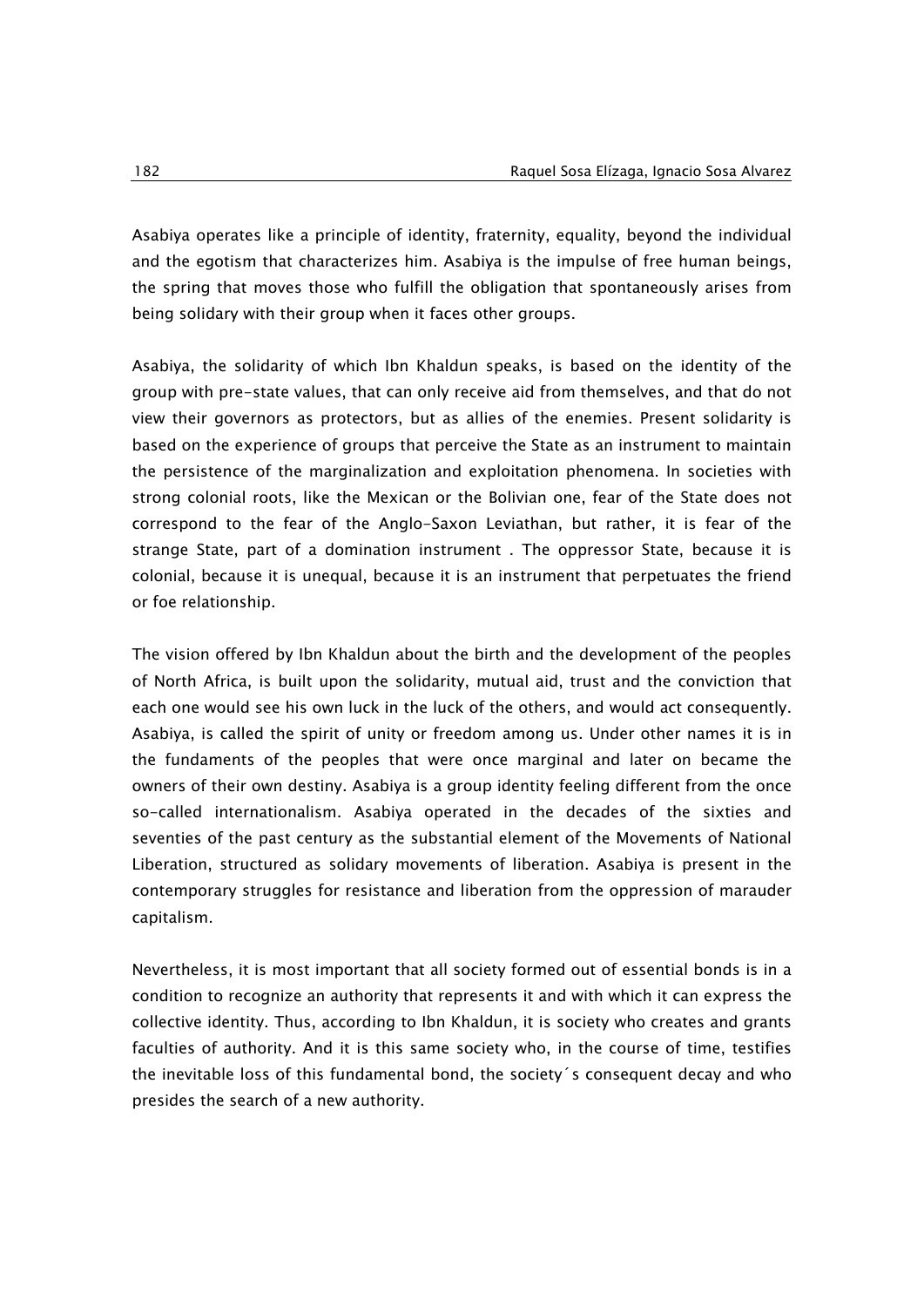Ibn Khaldun´s vision helps us to make a new route through the history of our countries and to find the moments in which the collective spirit has presided over the transformation of our societies, as much as the way in which it has survived after the imposition of authorities distant to the accomplishment of the needs of the majority, and it continues in the search for authorities that express its identity, its values, its beliefs, its principles.

Asabiya is the foundation of the continuity of societies broken by the oppression of conquerors and groups of power imposed throughout the history of Latin America. It is a force that is communicated within societies sharing bonds beyond the borders imposed by States and foreign powers. It is the utopia that unites the struggles of Hidalgo, Morelos, Bolivar, Artigas, Juarez and Martí, in the nineteenth century; and of Villa, Zapata, Mariátegui, Sandino, Farabundo Martí, Cárdenas, Fidel Castro and Salvador Allende, in the twentieth century.

Each one of the histories presided by these extraordinary men has the mark of a collective formation, the exemplary experience of an organization formed to face the oppressors, but also to delineate new forms of authority that ensure the dignity, justice and freedom of our peoples. It is possible and it will be extremely useful to recognize the paths taken by these generations of fighters to discover the elements that conform the true Latin American identity, so that we can move away from external patterns and from perspectives that overshadow the sense of this collective multicentennial achievement in our subcontinent. Asabiya is the force present in multiple contemporary experiences in our region. Practically in all Latin America, the questioning of powers governed by ambition and force, with contempt toward their peoples, has harnessed the resistance with the creativity and will needed to constitute new forms of State and government, to find new perspectives in social representation and, mainly, it has given rise to development of a collective utopia in which the communities will take the responsibility for decisions about the destiny of their countries and the whole region.

This powerful concept is tremendously inspiring to understand, for example, how the Venezuelan people faced the military and economic power of the class that had controlled the political and economic life in the country until the takeover of Hugo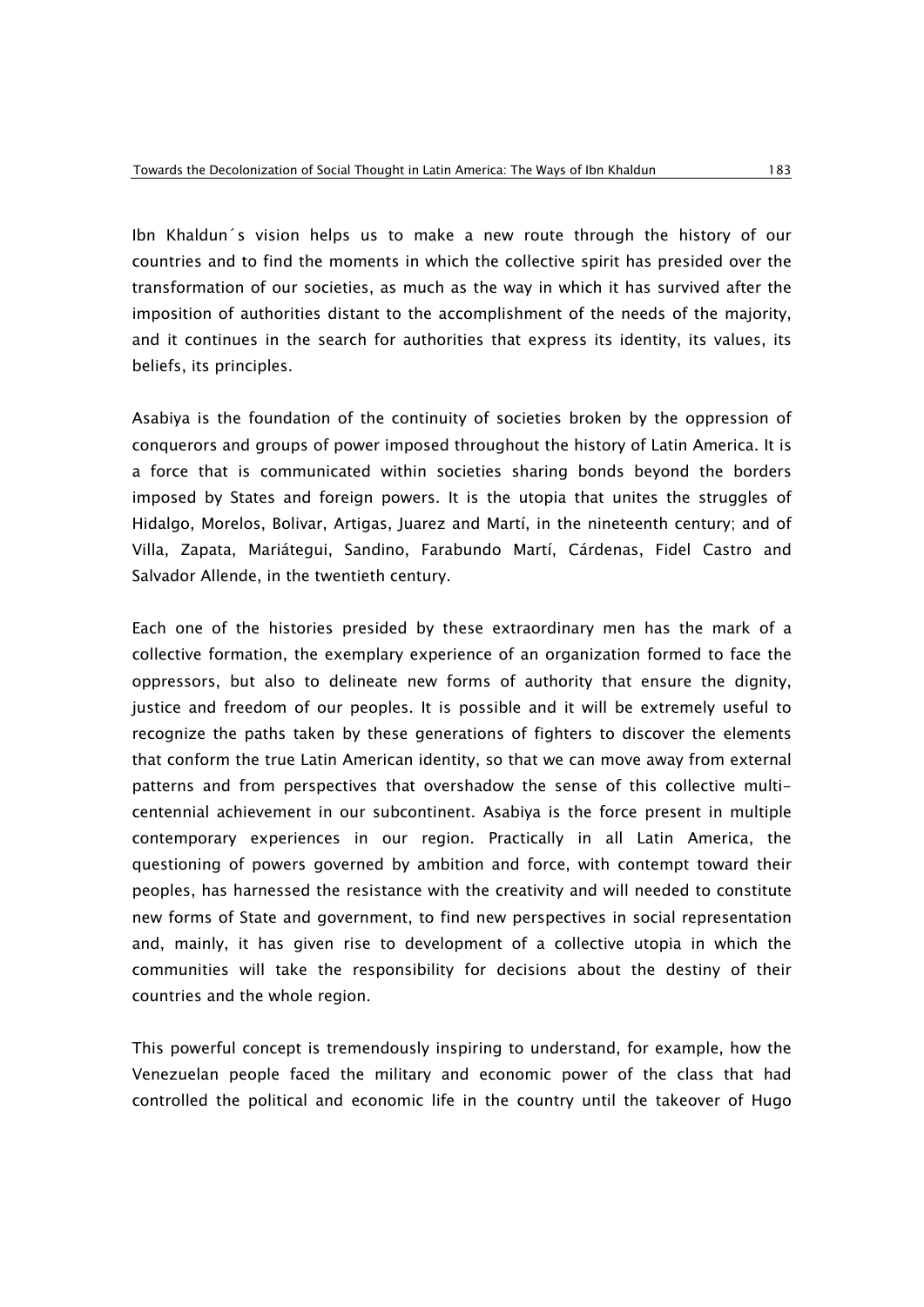Chavez. At the 2001 coup d'etat , the group feeling constituted a powerful driving force to recover the government as a legitimate mandate, and it was this same spirit that has determined the rate of important economic and social reforms from then on to the present time. The Venezuelan Constitution recognizes today the fundamental nature of the communal councils, territorial nuclei of power that decide on as determining matters as education, health, food supply, and housing. An extraordinary experience altogether, the Bolivarian University, accompanies this process by developing projects and training programs, based on the problems posed by these councils. They furnish the directions of teaching and research, but also feed with their creativity the process of knowledge of the University students.

Another form of Asabiya is found in Bolivian communitarian assemblies, also recognized as a political authority by the recently approved Bolivian Constitution. In a country where 60% of the population claims to be indigenous, there is a generalized conviction that the only way to surpass predator capitalism is the collectivization of power. Bolivian communitarism has taught us many lessons, starting with the so called Water war, in 2000, when the organized population faced the attempts to transnationalize; followed by the overthrow of the government of Sanchez de Lozada, in 2003; and by the consequent rising of the Movement Towards Socialism (Movimiento al Socialismo, MAS) of Evo Morales, but mainly, Asabiya is strongly felt in each one of the political decisions, economic policies and cultural proposals of Bolivia at this very moment.

The list of collective experiences in Latin America is a long one, in which we cannot fail to mention those of our own country, Mexico, where in the southern part of the territory, the government performed by Juntas de buen gobierno (Gatherings of good government), and the Caracoles ( Snails), constitute original organizational forms in order to transform the political task under the motto of To command by obeying. An experience promising to be equally significant is the one started by the municipal committees of the Legitimate Government of Mexico, an organization that has risen from the protests against the electoral fraud in 2006, and which has formed nuclei of the pacific civil resistance in defense of the rights of the people, the national patrimony, and the transformation of the public life of Mexico.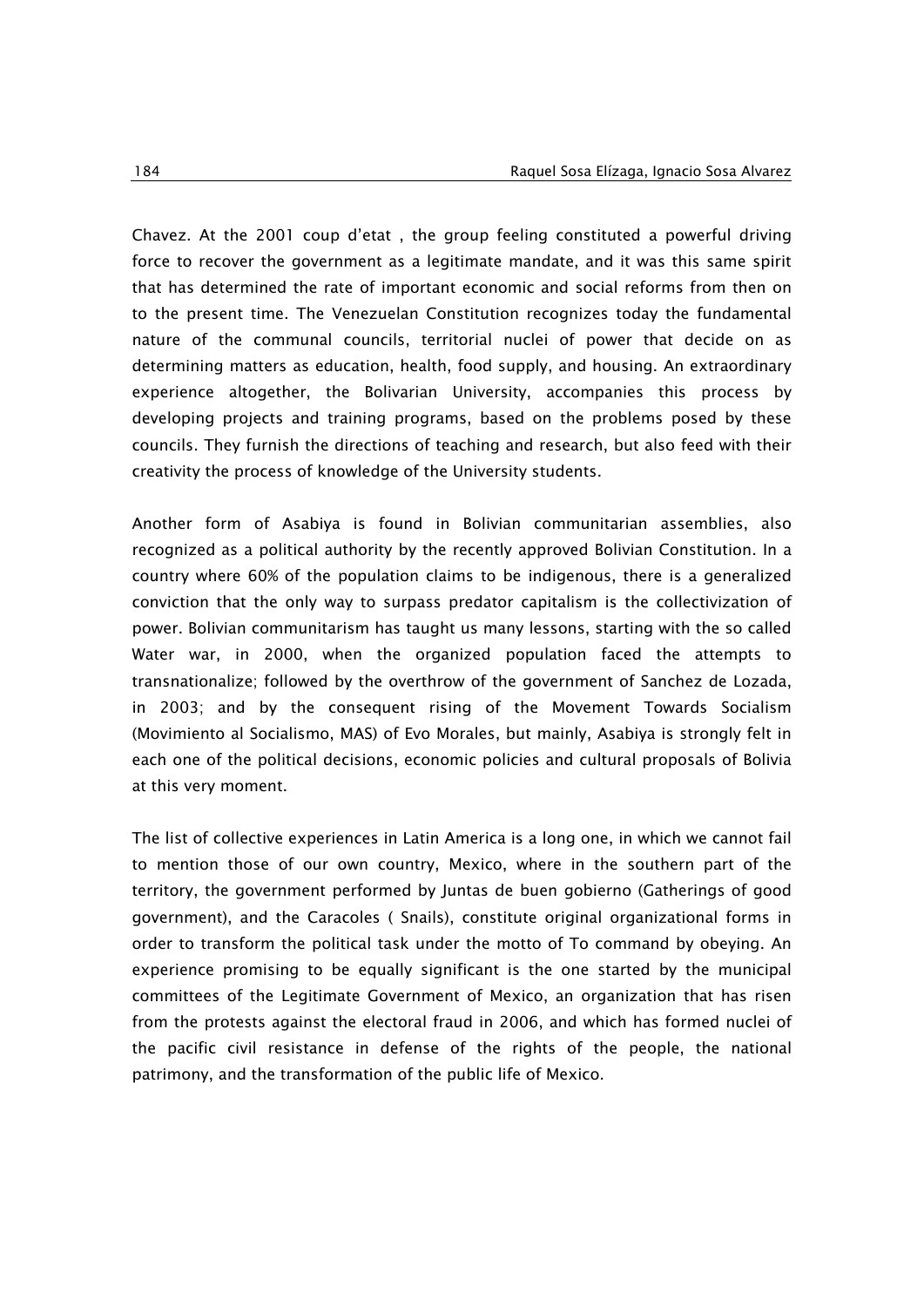## The decay of the empire and what will come later

Then, when the dynasty starts to become senile, as the result of the dissolution of group feeling and the disappearance of the tribe that founded it, the ruler needs supporters and helpers, because there are then many seceders, rivals, and rebels, and there is the fear of destruction. His revenues then go to his allies and supporters, military men who have their own group feelings. He spends his treasures and revenues on attempts to restore (the power of) the dynasty. Moreover, the revenue from taxes decreases, because there are many allowances to be paid and expenditure to be made. The revenues from the land tax decrease. The dynasty´s need for money becomes more urgent. The intimates, the doorkeepers, and the secretaries no longer live under the shadow of prosperity and luxury, as their positions lose importance and the authority of the ruler shrinks.

The ruler´s need for money at this time becomes even more urgent. The new generation within his inner circle and entourage spend the money with which their fathers had enriched themselves, for a purpose for which it was not intended, namely, that of helping the ruler. They begin to be no longer as sincerely loyal as their fathers and ancestors had been. The ruler, in turn, becomes of the opinion that he is more entitled than they to the wealth that was acquired during the reign of his predecessors and with the help of their position. He takes it and appropriates it for himself, gradually and according to their ranks. Thus the dynasty makes itself unpopular with them. It loses its entourage and great personalities and its rich and wealthy intimates. A great part of the edifice of glory crumbles, after having been supported and built up to a great height for those who shared in it.

Ibn Khaldun, Al Muqaddimah

Ibn Khaldun accurately indicates the characteristics of the decay of a dynasty that has lost contact with the people and threatens with its armed power for the conservation of its privileges. The abuses of authorities turned illegitimate are as hateful as inevitable, says Ibn Khaldun, but nothing can revert the crises and the fate of a dynasty once it has been smudged with corruption, avarice, fraud and looting of public resources.

The substitution of one dynasty – as he calls the group in power-is directly related with the level of civilization, luxury, waste, ostentation and excessive consumption, that are characteristic of the last stages of its existence. The crisis is not, nevertheless, a mere effect of the fact that human labour in the cities produces more than is needed for the society, but is rather the result of the distance assumed by the government in regard